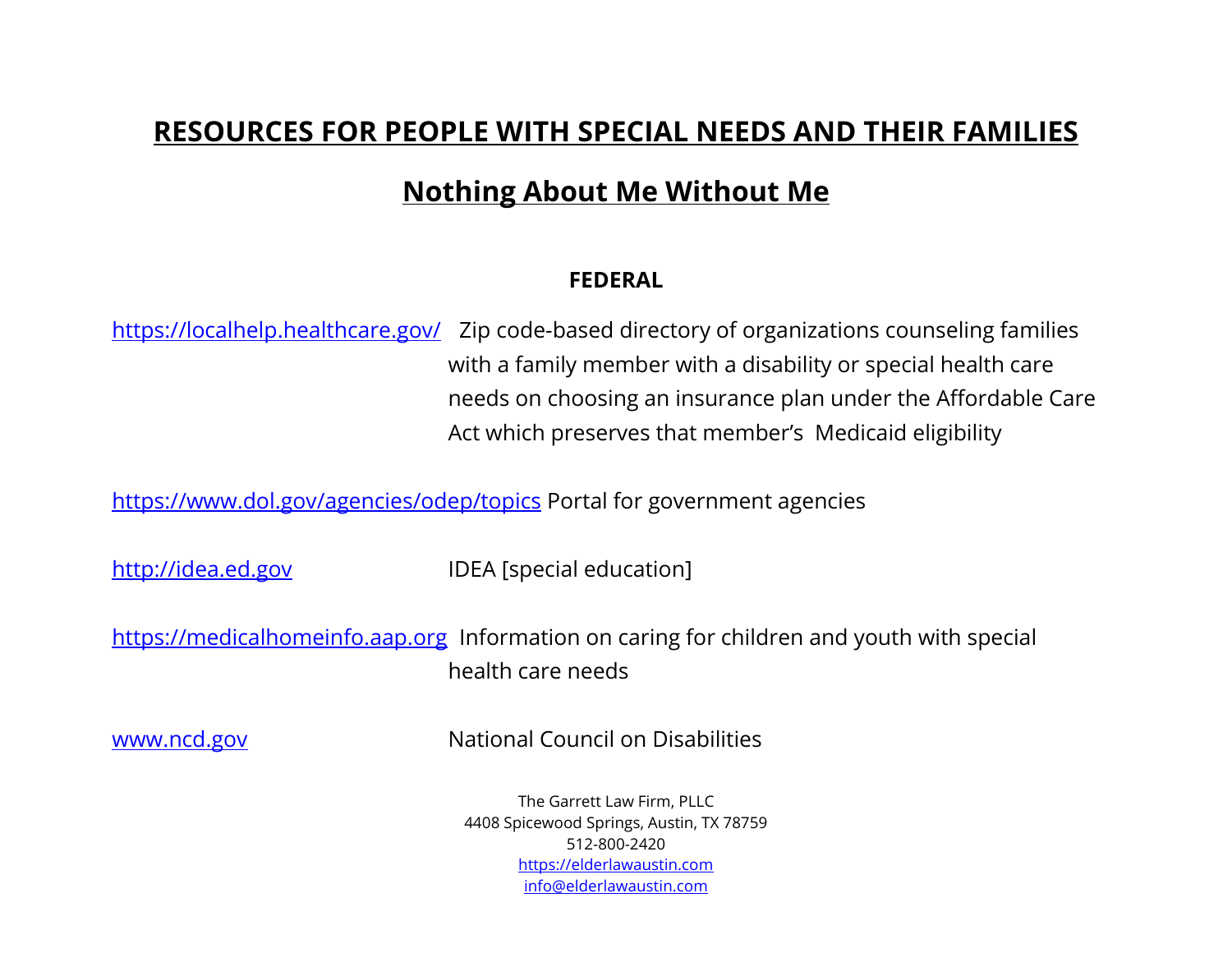| Resources for People with Special Needs and Their Families | Page 2 |
|------------------------------------------------------------|--------|
|------------------------------------------------------------|--------|

| <b>STATE AND LOCAL</b> |                                                                       |
|------------------------|-----------------------------------------------------------------------|
| www.dol.gov/odep/      | U.S. Department of Labor: disability employment<br>resources by topic |
| www.samhsa.gov         | Substance Abuse and Mental Health Services Administration             |
| www.ssa.gov            | Social Security Administration                                        |
| www.nimh.nih.gov       | National Institutes of Mental Health                                  |

<https://hhs.texas.gov/>Texas Department of Aging and Disability Services ("DADS")

[www.integralcare.org](http://www.integralcare.org/) Mustin/Travis County Integral Care: mental health

<http://www.austinadventurers.org/>Helps adults with intellectual and developmental disabilities The Adventurers Academy of Lifelong Learning connect with their community, develop greater Austin, Texas lifelong independence and achieve their full potential through social, educational, recreational, and vocational experiences.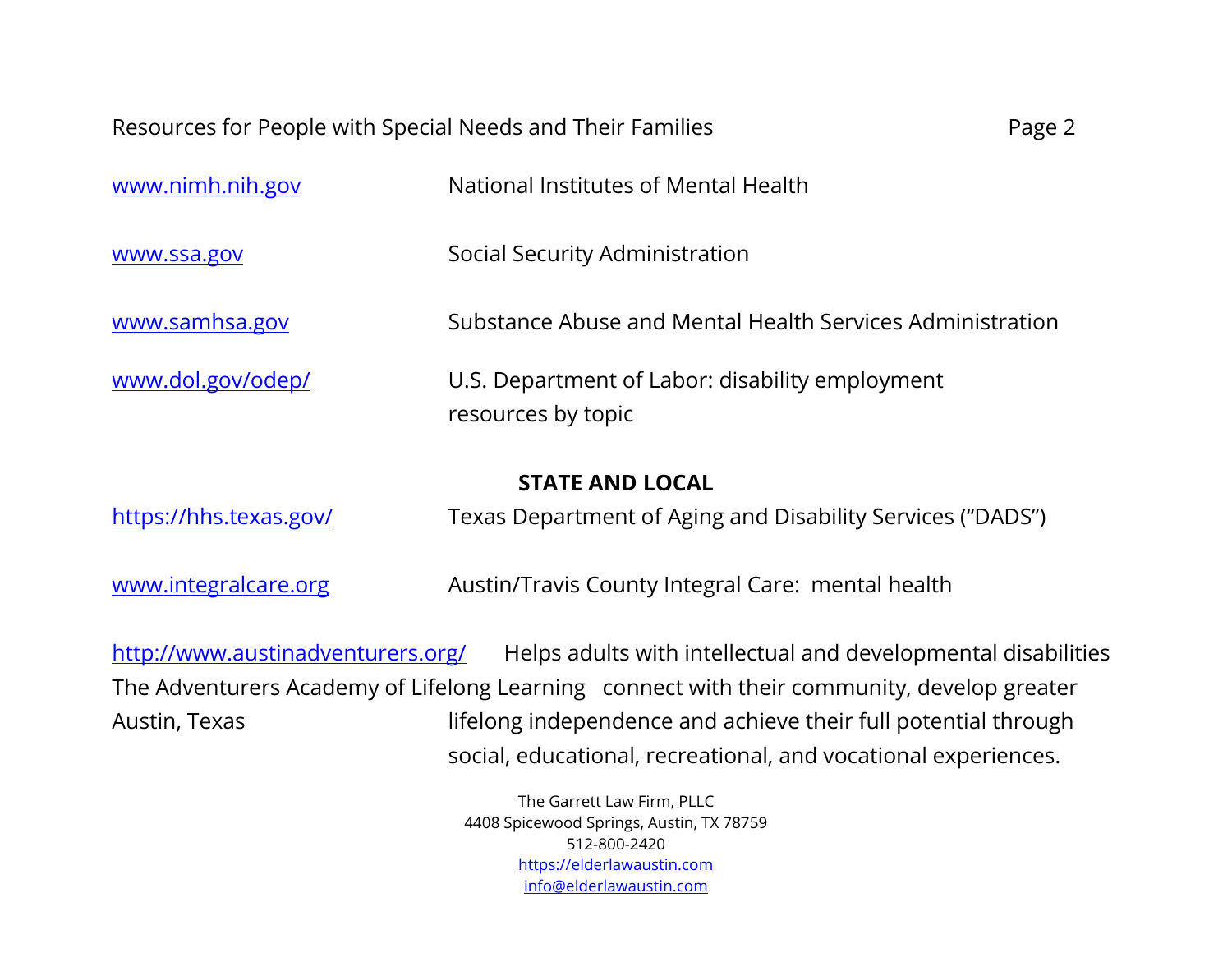[www.bbtrails.org](http://www.bbtrails.org/) Williamson County local authority: Bluebonnet Trails

Aging and Disability Resource Centers Zip code-based locator of providers of long-term services 1-855-937-2372

Crisis Intervention Team (Austin/Travis County) (512) 854-3450 APD; (512) 854-3445 TCSO

[www.twc.state.tx.us/](http://www.twc.state.tx.us/) Texas Department of Assistive and Rehabilitative Services ("DARs") or<https://hhs.texas.gov/>

<https://www.downhomeranch.org/>Offers social, educational, residential and vocational Down Home Ranch opportunities to people with intellectual and developmental Elgin, Texas disabilities through social, educational, residential and vocational opportunities.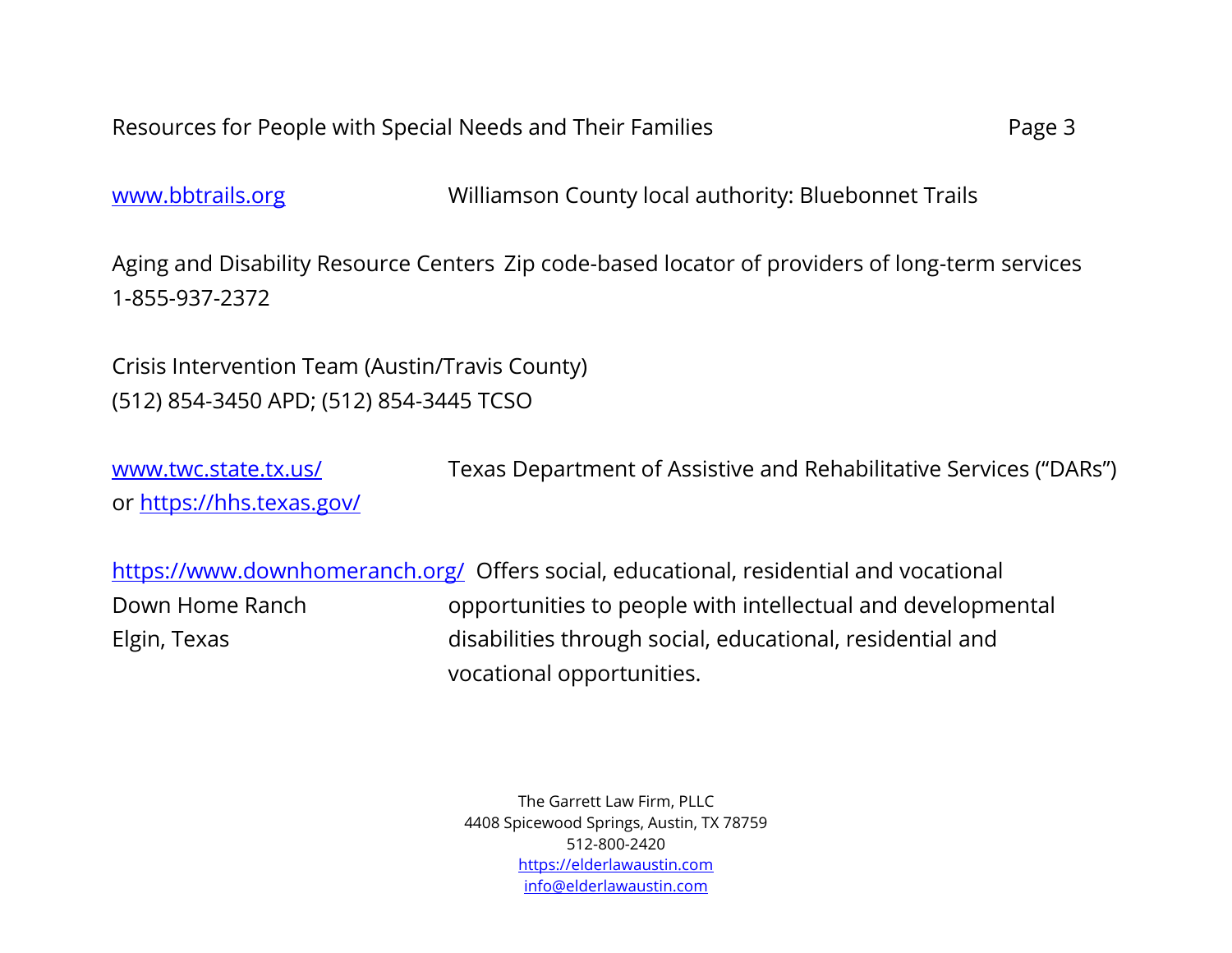[www.dshs.state.tx.us](http://www.dshs.state.tx.us/) Texas Department of State Health Services ("DISHES") mental health offices by county or zip code: [www.dshs.state.tx.us/mhservices-search/](file:///C:/Users/Janis/Downloads/www.dshs.state.tx.us/mhservices-search/)  child and adolescent services: <http://www.dshs.state.tx.us/mhsa/mh-child-adolescent-services/> state psychiatric hospitals in Texas: <http://www.dshs.state.tx.us/mhhospitals/default.shtm> community mental health centers in Texas: <http://www.dshs.state.tx.us/mhcommunity/default.shtm> kidney health care program: <https://hhs.texas.gov/services/health/kidney-health-care> special health care needs (Title 5): [www.dshs.state.tx.us/cshcn/](http://www.dshs.state.tx.us/cshcn/)

[http://www.easterseals.com/centraltx/shared-components/document-library/integrate-housing](http://www.easterseals.com/centraltx/shared-components/document-library/integrate-housing-project.pdf)[project.pdf](http://www.easterseals.com/centraltx/shared-components/document-library/integrate-housing-project.pdf) Tanya Lavelle (2015) "How Texas Can Help Its Citizens Achieve

Recovery Through Investment and Innovation in Supportive Housing". Easter Seals Central Texas.

[www.gov.texas.gov/disabilities/](http://www.gov.texas.gov/disabilities/) Governor's Committee on People with Disabilities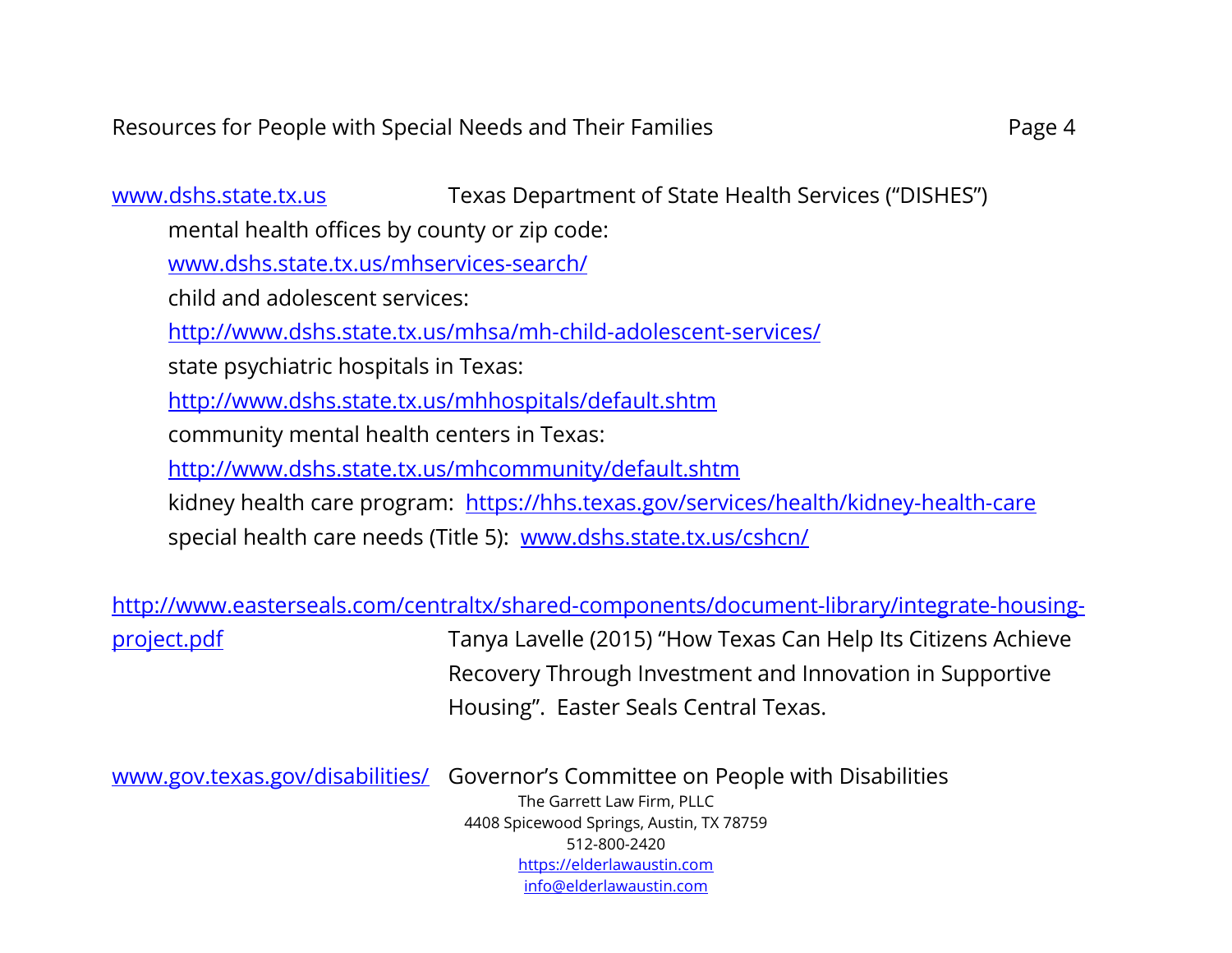## <https://www.govtrack.us/congress/members/TX>Contact your representative if a federal agency is nonresponsive

[www.hacanet.org](http://www.hacanet.org/) Muslim Housing Authority of the City of Austin

[http://www.hhsc.state.tx.us](http://www.hhsc.state.tx.us/) Texas Department of Health and Human Services Resources for People with Special Needs and Their Families **Page 5** Page 5

<https://www.navigatelifetexas.org/en>Health and Human Services website created with Texas Parent to Parent and others

[www.hdwg.org/catalyst/](http://www.hdwg.org/catalyst/) Information on health insurance for children and youth with special health care needs

[www.hdwg.org/catalyst/resources](http://www.hdwg.org/catalyst/resources) State-by-state list of health insurance consumer assistance resources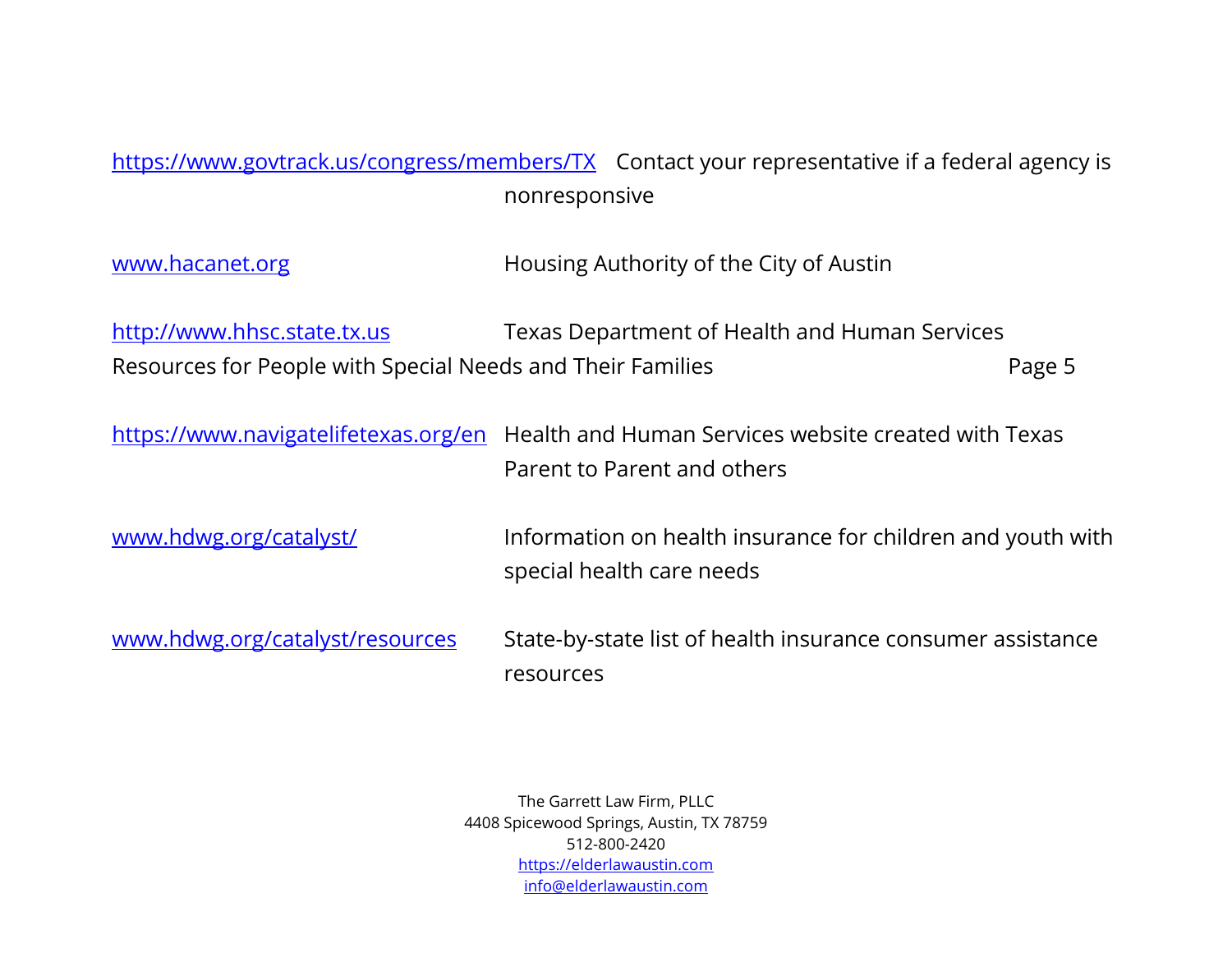<https://hogg.utexas.edu/wp-content/uploads/2016/11/Mental-Health-Guide-2016.pdf>Hogg Foundation for Mental Health (3rd edition 2016) "A Guide to understanding Mental Health Systems and Services in Texas"

Psychiatric Emergency Services (PES) Walk-in clinic, Austin Travis County Integral Care, (512) 472-4357; (844) 398-8252 1165 Airport Blvd., Austin, Texas 78702 [Crisisinfo@atcic.org](mailto:Crisisinfo@atcic.org)

<https://www.sotx.org/>**Provides year-round sports training and athletic competition in a** Special Olympics of Texas variety of Olympic-type sports for children and adults with intellectual disabilities.

(512) 974-0845

[www.tcsheriff.org](http://www.tcsheriff.org/) Travis County Sheriff's Office

[www.texashousingcounselor.org](http://www.texashousingcounselor.org/) lnteractive site identifying subsidized housing and cost based on status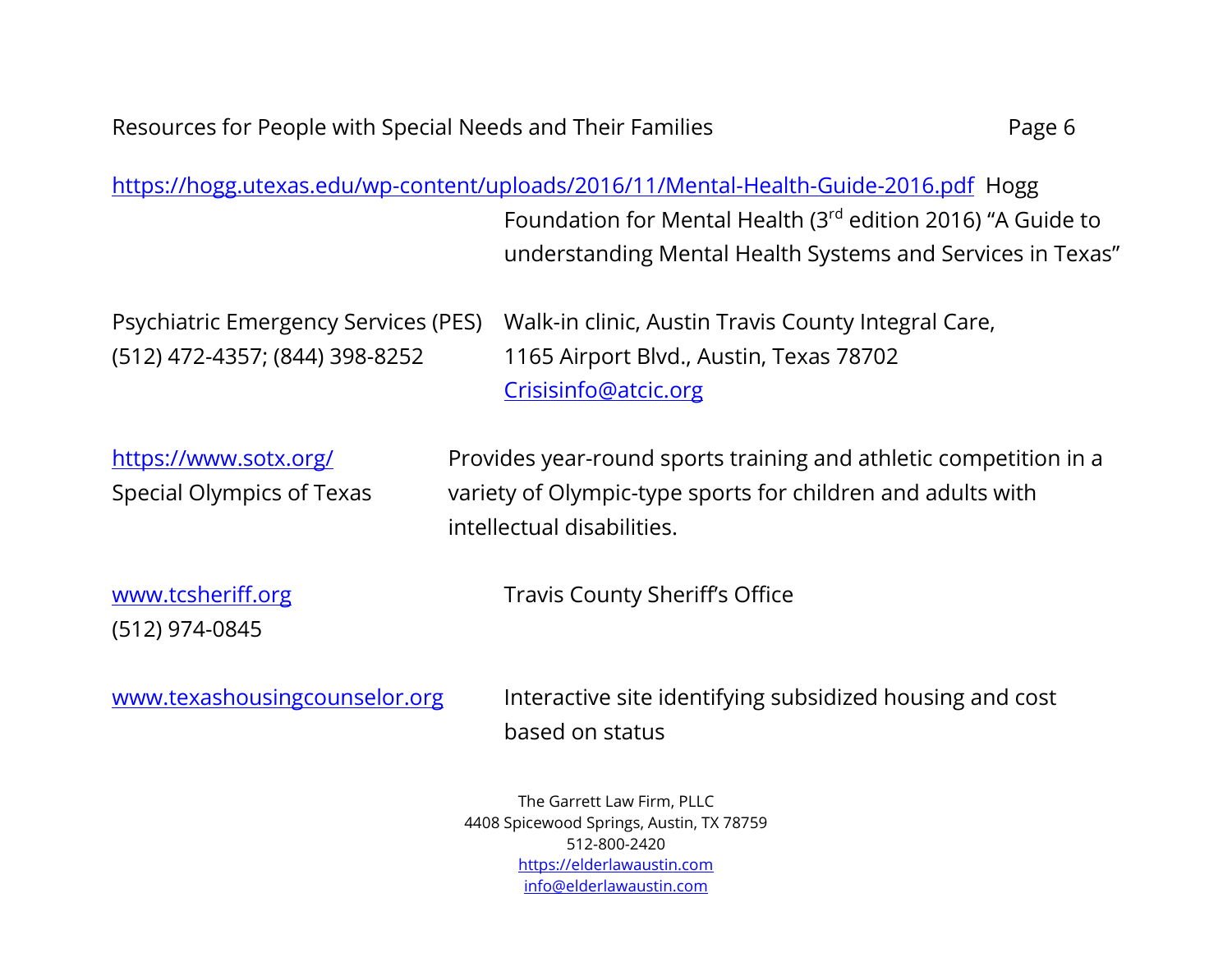[www.tcdd.texas.gov/](http://www.tcdd.texas.gov/) Texas Council for Developmental Disabilities (800) 262-0334 or (512) 437-5432

Travis County Mental Health Public Defender (512) 854-3030 [assists with misdemeanor charges]

Travis County Office of Parental Representation (512) 854-7305 [assists in CPS matters]

Texas Education Agency

Complaint investigation process (512) 463-9414 (512) 463-9560 Division of Legal Services: due process hearings and mediation services (512) 463-0489, Fax (512) 475-3662. Toll Free Parent Information Line (800) 252-9668

### **PRIVATE: CENTRAL TEXAS**

[www.arcofthecapitalarea.org](http://www.arcofthecapitalarea.org/) The ARC of the Capital Area: programs for children with intellectual disabilities and behavioral health challenges and their families ranging from ACRArt and weekly respite to free guardianship representation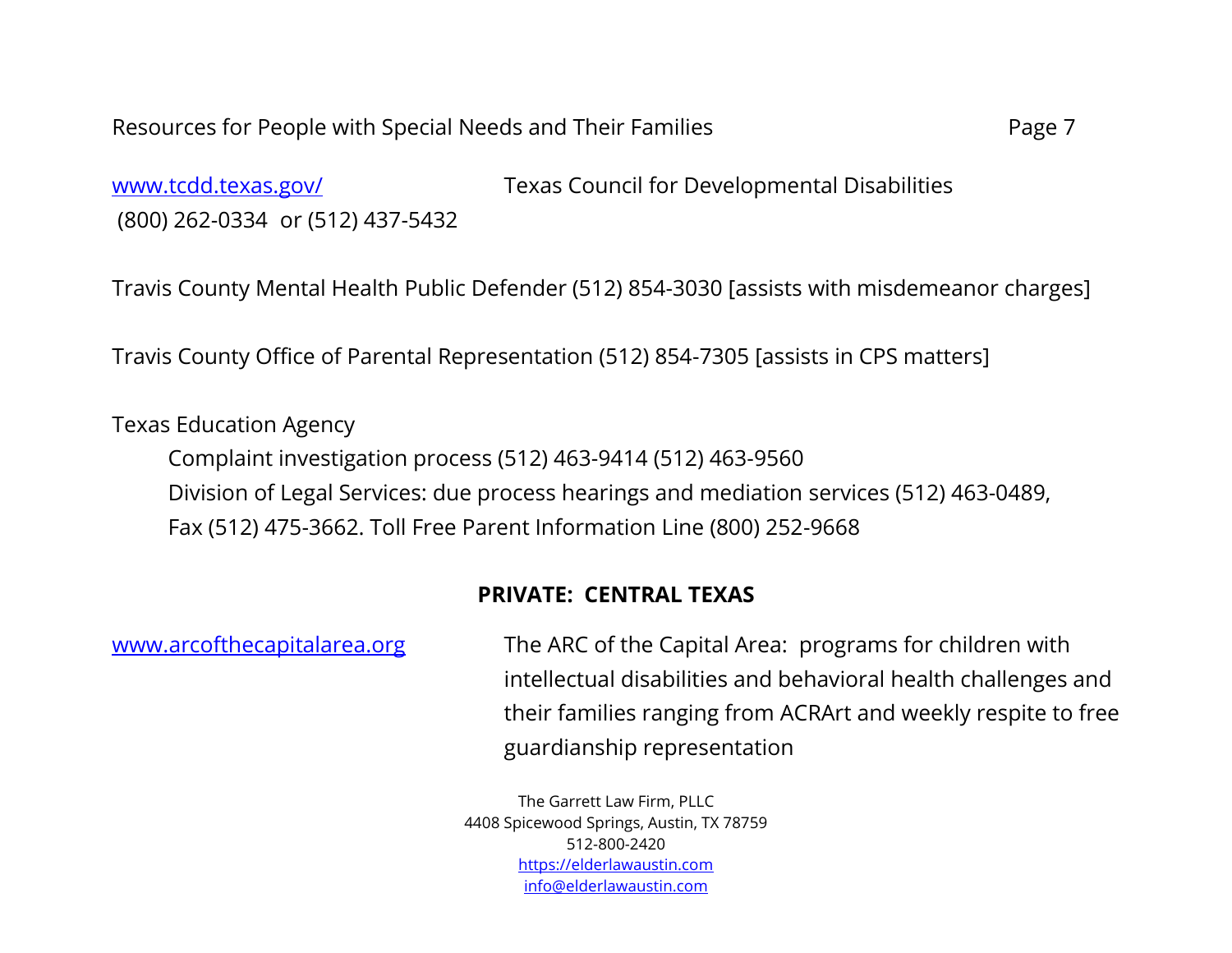[www.thearcoftexas.org](http://www.thearcoftexas.org/) The ARC of Texas: master pooled special needs trust

<http://www.thearcoftexas.org/idea-manual/> "IDEA, The Manual for Parents and Students About Special Education Services in Texas" (English and Spanish)

[www.austinclubhouse.org](http://www.austinclubhouse.org/) Austin Clubhouse: support and activities, including job (512) 925-5877 placement, for people taking charge of their mental illness [info@austinclubhouse.org](mailto:info@austinclubhouse.org) 610 East 45<sup>th</sup>, Austin, Texas 78751 (inside Hyde Park Christian Church)

| Central Texas Autism Center | 3006 Bee Caves Rd., Suite B-200 |
|-----------------------------|---------------------------------|
| $(512)$ 328-5599            | Austin, TX 78746                |

[www.clearhealthcosts.com](http://www.clearhealthcosts.com/) Source for finding health care prices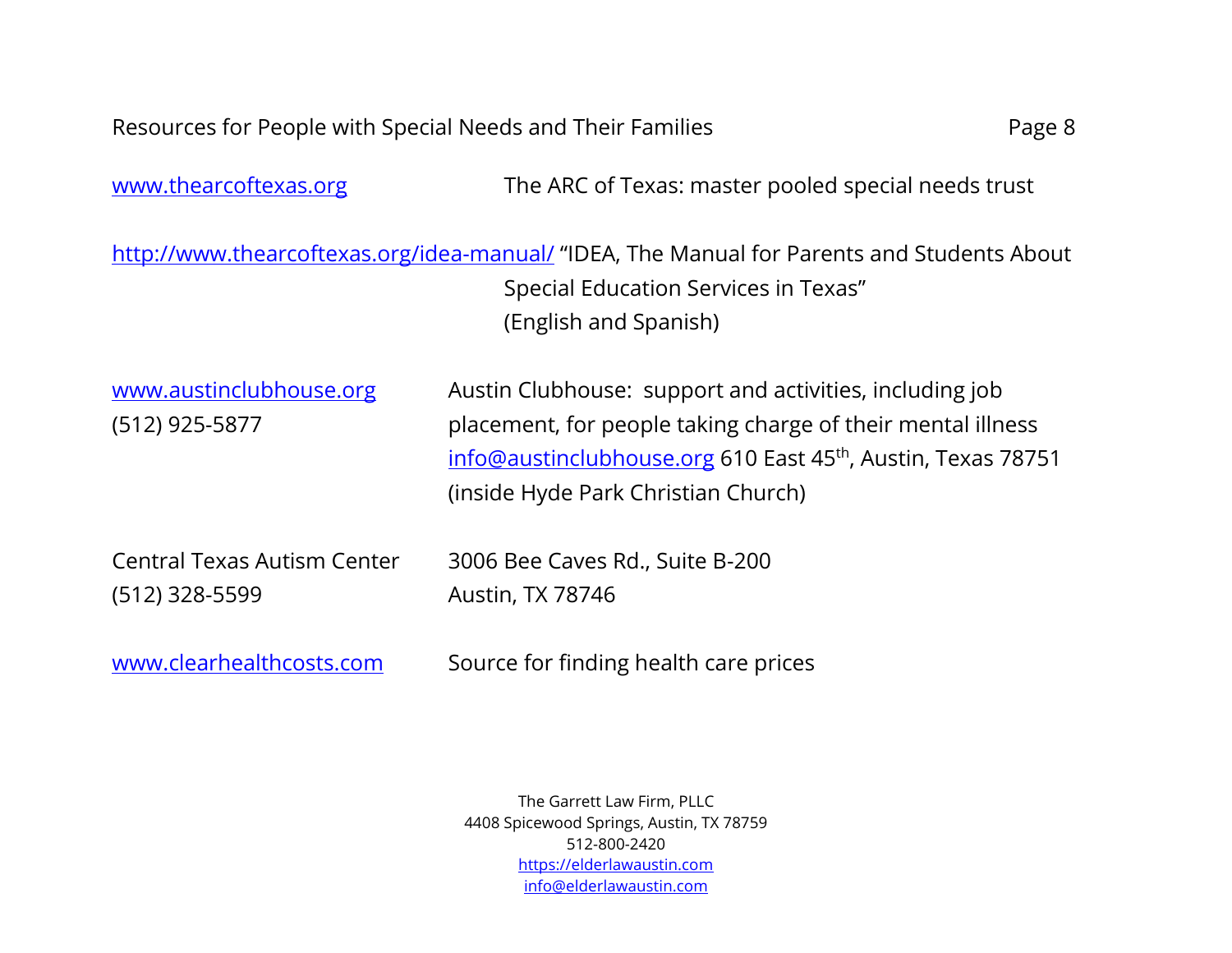[www.cforr.org/](http://www.cforr.org/) Communities for Recovery: supports long-term recovery for (512) 758-7686 people with substance use and co-occurring mental health conditions. 4110 Guadalupe, Building 3, Austin, Texas 78751 (on Austin State Hospital Campus)

[www.dellchildrens.net/services\\_and\\_programs/texas\\_child\\_study\\_center\\_\\_mental\\_health\\_services/](http://www.dellchildrens.net/services_and_programs/texas_child_study_center__mental_health_services/)

| www.disabilityrightstx.org | <b>Disability Rights Texas</b>                                                                                                                            |
|----------------------------|-----------------------------------------------------------------------------------------------------------------------------------------------------------|
| (800) 252-9108             |                                                                                                                                                           |
| www.gethipptexas.com       | Texas Health Insurance Premium Payment Program:<br>pays employer-sponsored health insurance premium<br>if one member of the family receives Medicaid      |
| www.InsureCentralTexas.org | Foundation Communities' year-round information resource<br>on insurance though the Texas marketplace ("Obamacare");<br>scheduled and walk-in appointments |
|                            | The Garrett Law Firm PLLC                                                                                                                                 |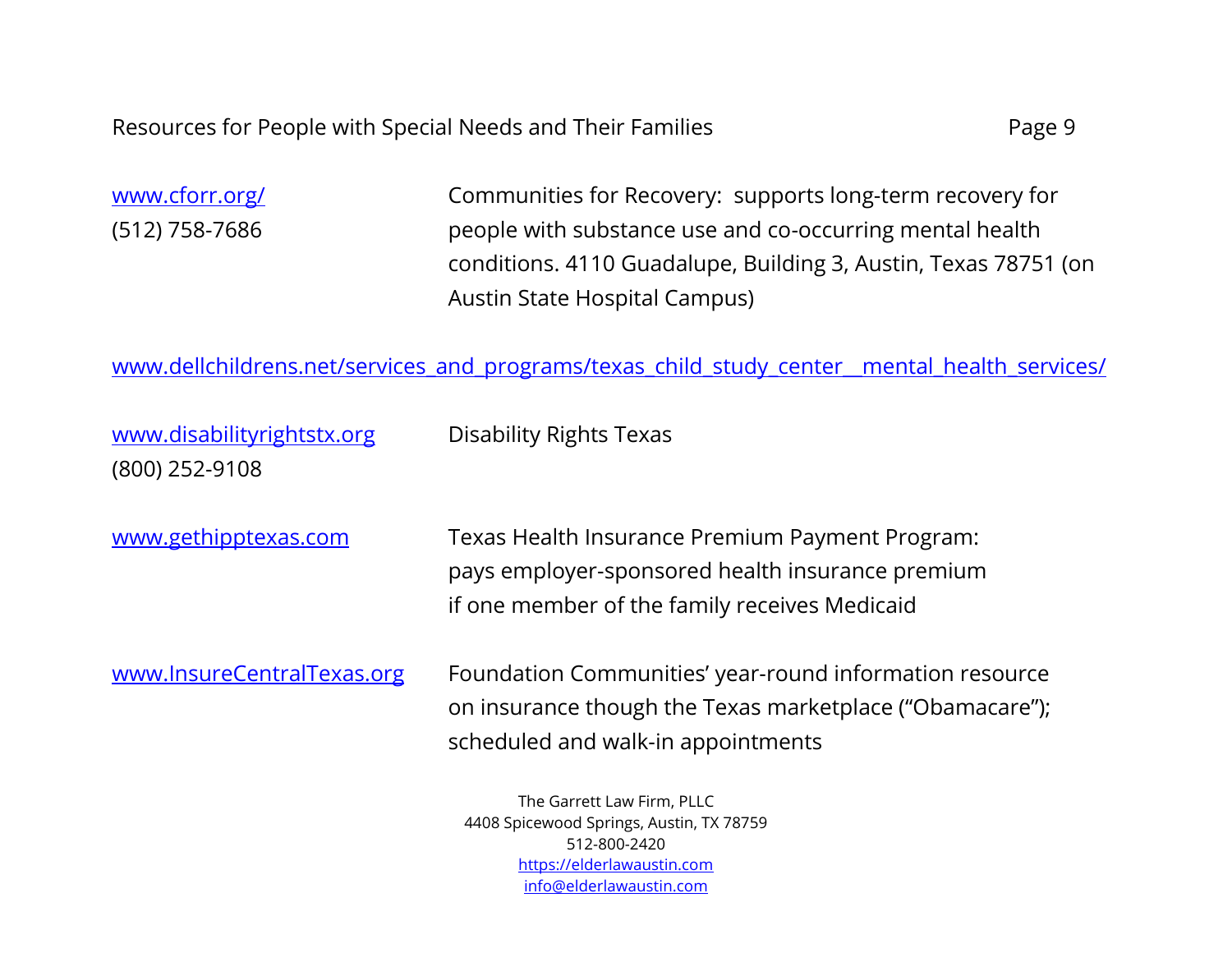[www.lscctx.org](http://www.lscctx.org/) Lone Star Circle of Care: services for low-income people in Austin, Round Rock, Georgetown include general and behavioral health

[www.NAMIaustin.org](http://www.namiaustin.org/) National Alliance for the Mentally III: education, support and advocacy for people with mental illnesses, their families, churches, teachers and school administrators; classes and support groups in Central Texas

[www.nerdwallet.com/health/hospitals/compare](http://www.nerdwallet.com/health/hospitals/compare) Number and price of procedures

[www.newlifetexas.org](http://www.newlifetexas.org/) New Life Institute: non-profit, sliding scale professional (512) 469-9447 counseling, 607 Rathervue Place, Austin, Texas 78705; free, walk-in mental health care clinic on Thursday afternoons at Parker Lane United Methodist Church, 2105 Parker Lane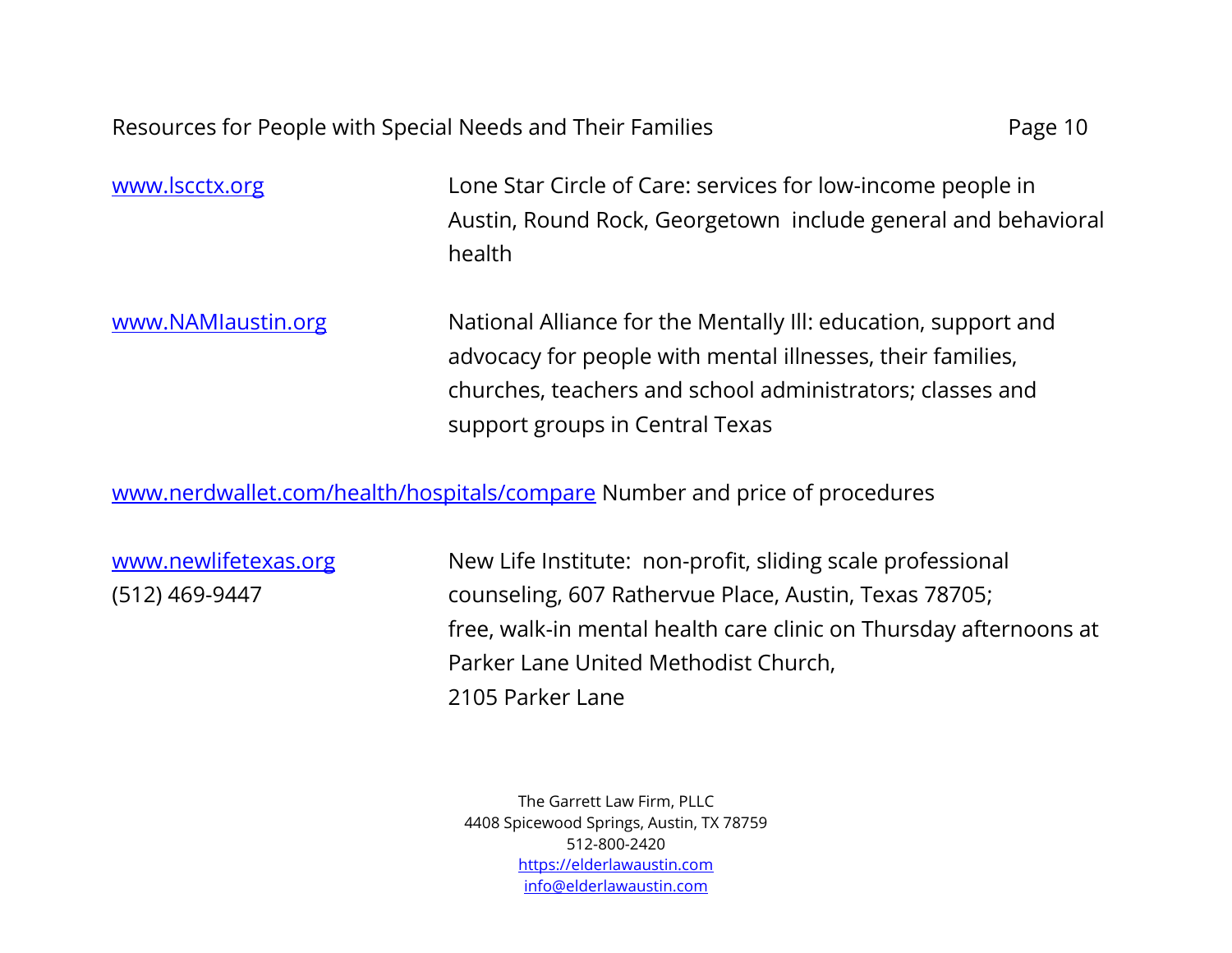| Resources for People with Special Needs and Their Families<br>Page 11 |                                                                                                                                                                                                                                        |  |
|-----------------------------------------------------------------------|----------------------------------------------------------------------------------------------------------------------------------------------------------------------------------------------------------------------------------------|--|
| www.panfoundation.org                                                 | Patient Access Foundation: help paying for medicine, etc.                                                                                                                                                                              |  |
| http://prntexas.org<br>(800) 866-4726 or (409) 898-4684               | Partners Resource Network                                                                                                                                                                                                              |  |
| http://samaritan-center.org/<br>$(512)$ 451-7337                      | Samaritan Center: individual and family counseling,<br>psychiatric care, Hope for Heroes and Military Veteran Peer<br>Network, 8956 Research Boulevard, Bldg. 2, Austin, Texas 78758;<br>also in Round Rock, Cedar Park and San Marcos |  |
| https://it.utexas.edu/services/tech-support UT Technical Assistance   |                                                                                                                                                                                                                                        |  |

| Texas Affiliation of Affordable 221 E. 9th St., Suite 408 |                         |
|-----------------------------------------------------------|-------------------------|
| <b>Housing Providers</b>                                  | <b>Austin, TX 78701</b> |
| (512) 476-9901                                            |                         |
|                                                           |                         |

(512) 371-7353

<https://www.txsilc.org/>The Texas State Independent Living Council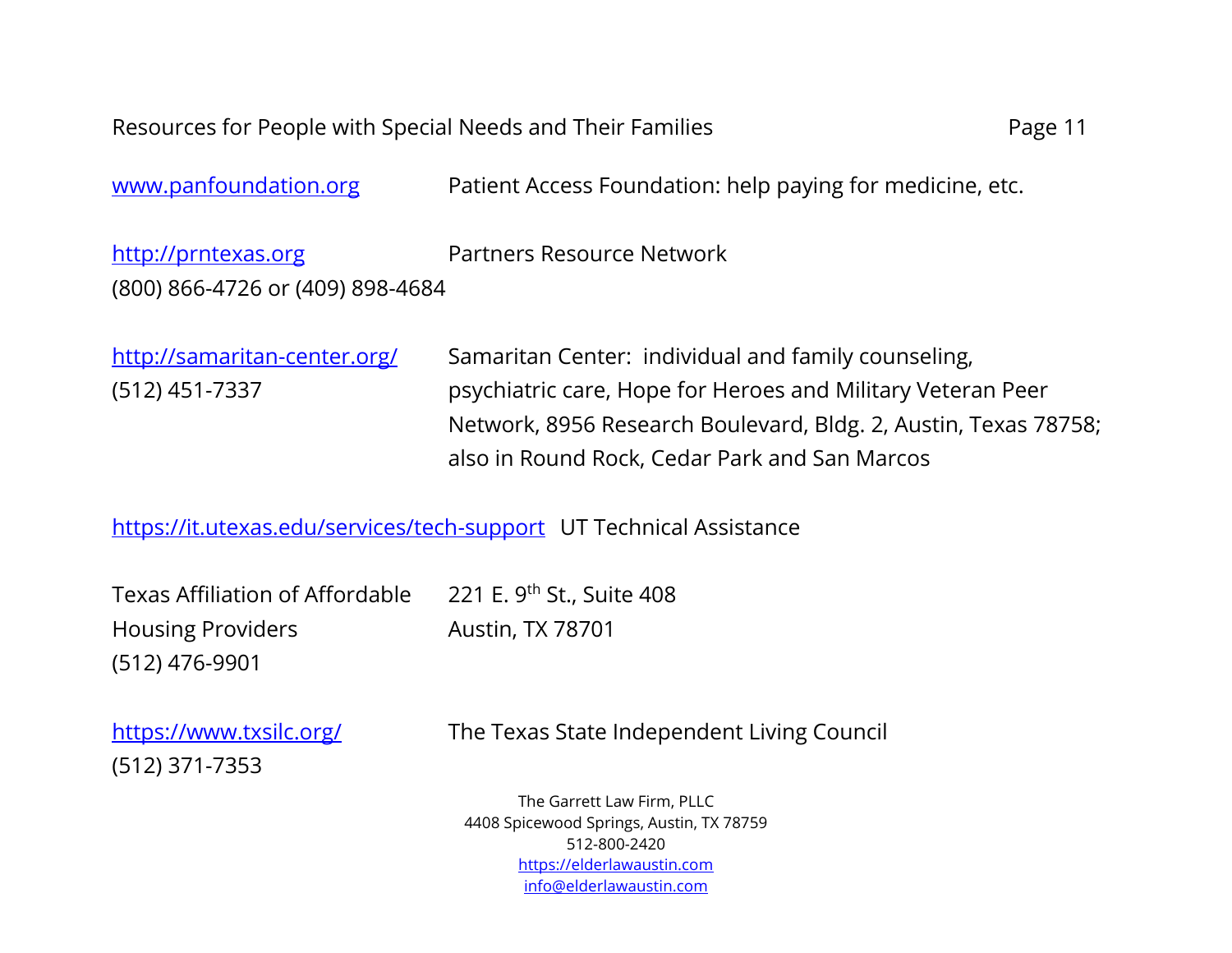| Resources for People with Special Needs and Their Families          |                                                                  | Page 12 |
|---------------------------------------------------------------------|------------------------------------------------------------------|---------|
| And Development Disabilities<br>$(512)$ 458-2669<br>www.aaiddtx.org | American Association on Intellect PO Box 28076, Austin, TX 78755 |         |
| Texas Council of community HMHRs                                    |                                                                  |         |
| $(512)$ 794-9268                                                    |                                                                  |         |
| Service Dogs, Inc.                                                  | 4925 Bell Springs Rd., Dripping Springs, TX 78620                |         |
| $(512)$ 858-1495<br>www.servicedogs.org                             |                                                                  |         |
|                                                                     |                                                                  |         |
| <b>Texas Low Income Housing</b><br><b>Information Service</b>       | 1800 W. 6 <sup>th</sup> St., Austin, TX 78703                    |         |
| $(512)$ 477-8910                                                    |                                                                  |         |
| https://texashousers.net/                                           |                                                                  |         |
|                                                                     |                                                                  |         |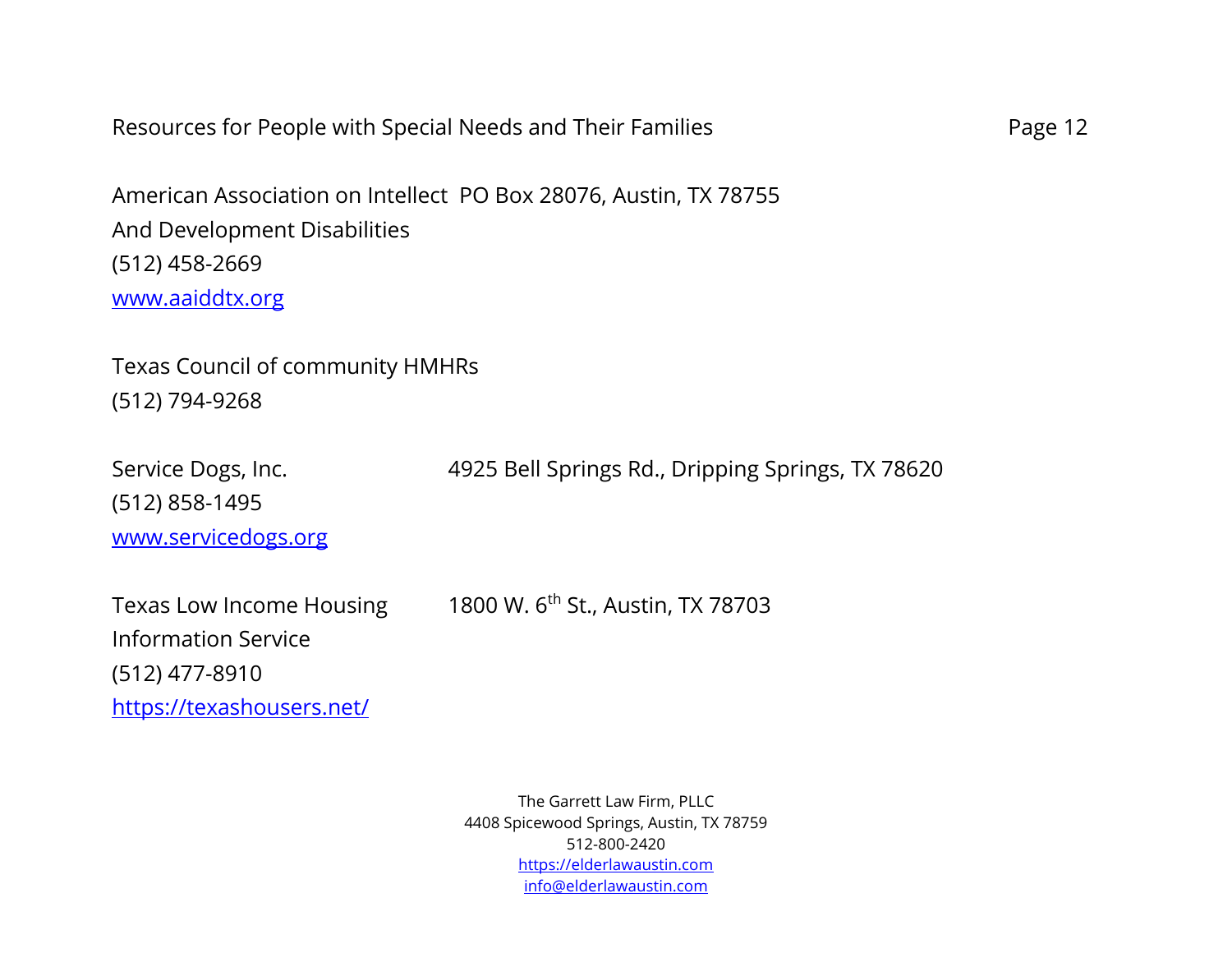Texas Neurorehab Center 1106 West Dittmar Drive 78745 (512) 444-4835 or (800) 252-5151

[www.txp2p.org](http://www.txp2p.org/) Texas Parent to Parent, 1805 Rutherford Ln, Suite 201, Toll free (866) 896-6001 Austin, TX 78754

Texas Special Olympics 1804 Rutherford Ln., Austin, TX 78754

## **AUSTIN AREA SCHOOLS**

(512) 206-4070

(512) 835-9873 or

(800) 876-5646

ACE Academy 3901 Shoal Creek Boulevard, Austin, TX 78756

(512) 295-0173 (KIS Education)

Academia Christian Academy 1645 Main Street, Suite A, Buda, TX 78610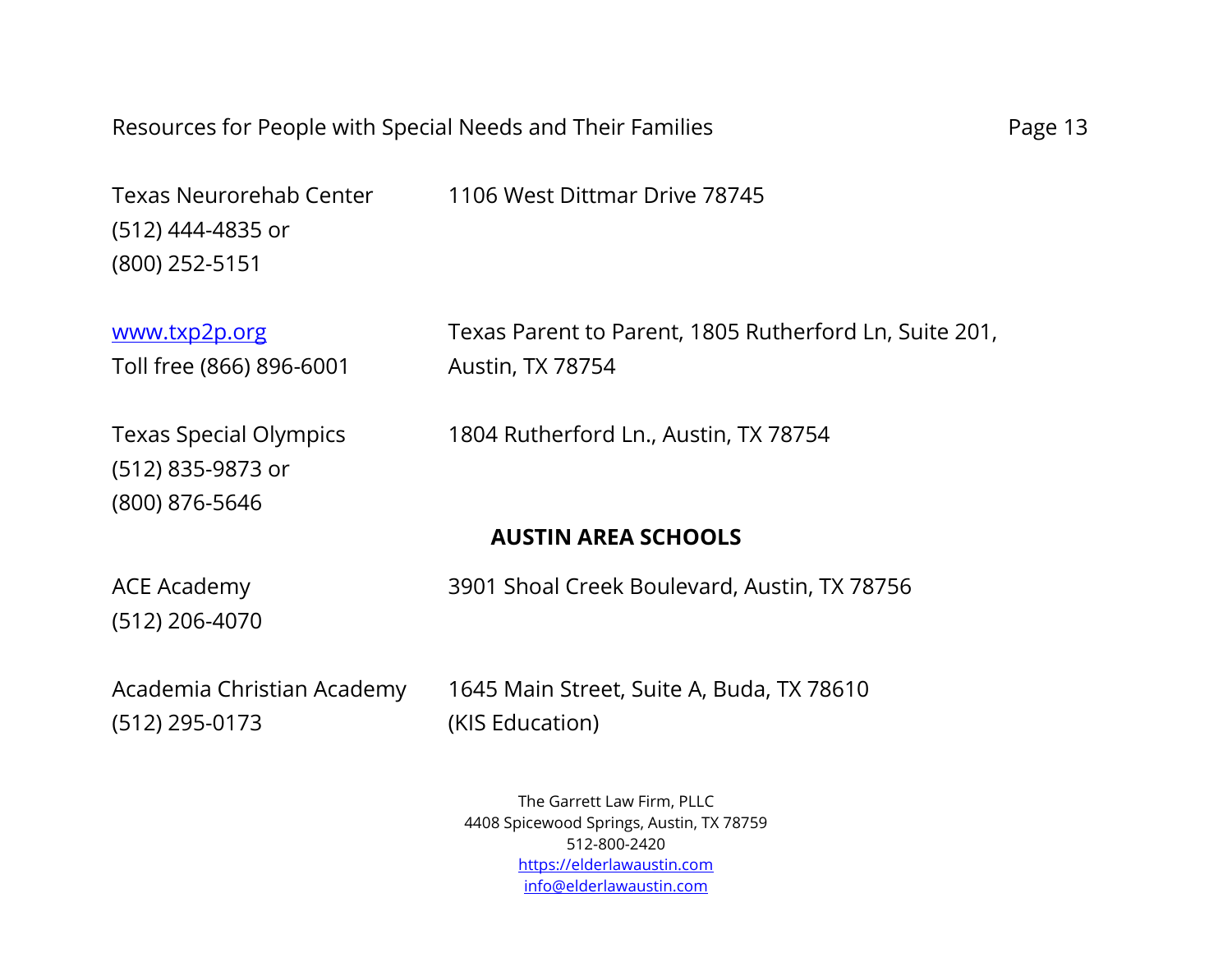| Resources for People with Special Needs and Their Families |                                               | Page 14 |
|------------------------------------------------------------|-----------------------------------------------|---------|
| Austin Learning Academy<br>(512) 457-9194                  | 1311 Hackberry Street, Austin                 |         |
| Capitol School of Austin<br>$(512)$ 467-7006               | 2011 West Koenig Lane, Austin                 |         |
| The Marbridge Foundation<br>$(512)$ 282-1144               | 2310 Bliss Spillar Rd., Manchaca, TX 78652    |         |
| Odyssey School<br>$(512)$ 472-2262                         | 4407 Red River Street, Austin                 |         |
| Rawson Saunders School<br>$(512)$ 476-8382                 | 2614 Exposition Boulevard, Building A, Austin |         |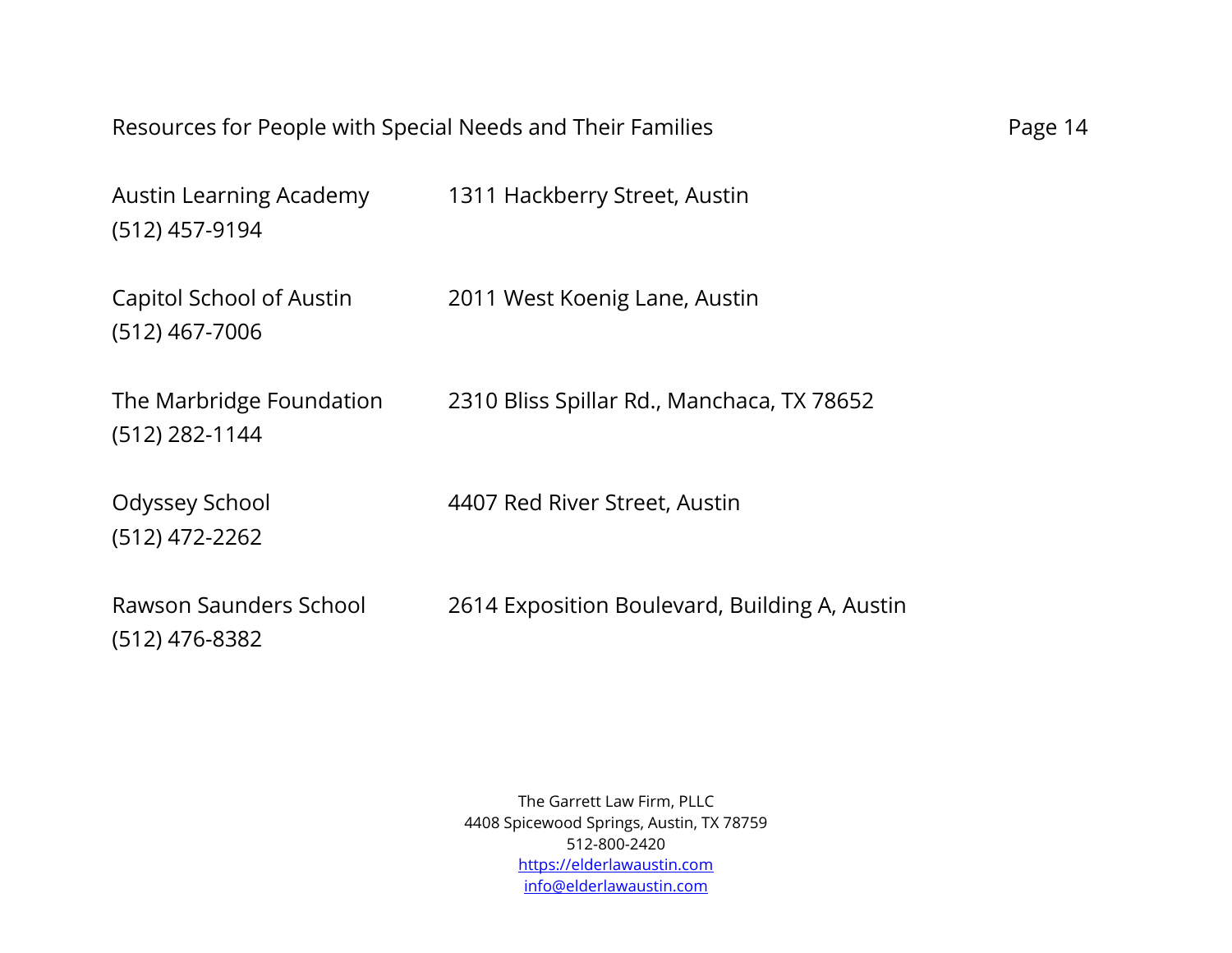| Resources for People with Special Needs and Their Families                                                        |                                                         | Page 15 |
|-------------------------------------------------------------------------------------------------------------------|---------------------------------------------------------|---------|
| Regional Day School Program 2117 West 49 <sup>th</sup> Street<br>for the Deaf in AISD Schools<br>$(512)$ 414-2433 |                                                         |         |
| Strickland Christian School<br>$(512)$ 447-1447                                                                   | 7415 Manchaca Road, Austin                              |         |
| <b>Sylvan Learning Center</b><br>$(512)$ 960-2385                                                                 | 4036 S. Lamar, Ste. 150, Austin, TX 78704               |         |
| www.tsbvi.edu                                                                                                     | Texas State School for the Blind and Visually Impaired  |         |
| www.tsd.state.tx.us                                                                                               | Texas State School for the Deaf                         |         |
|                                                                                                                   | <b>PSYCHIATRIC HOSPITALS</b>                            |         |
| www.austinlakeshospital.com                                                                                       | Austin Lakes Hospital, St. David's; gerontological care |         |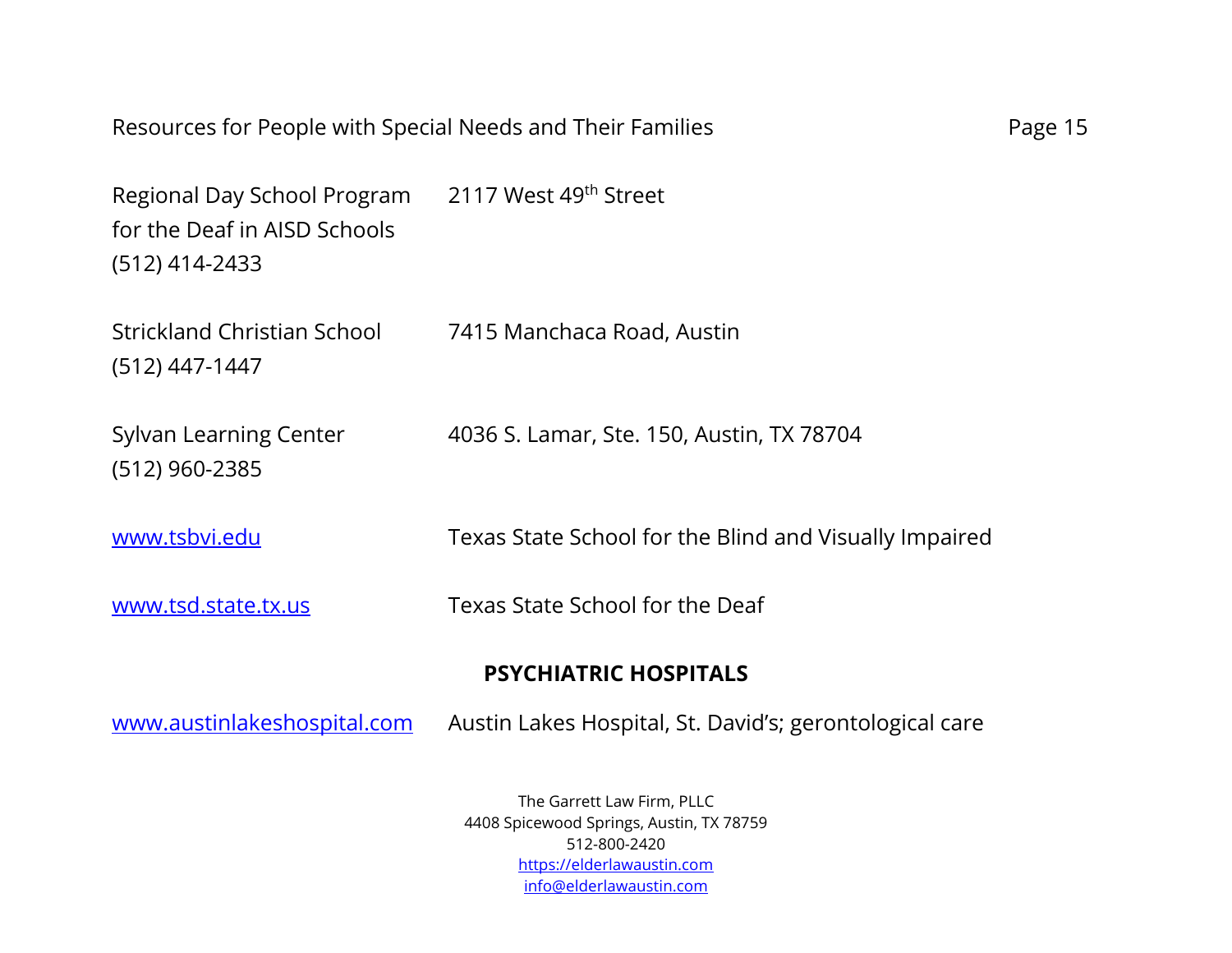| www.austinoakshospital.com | <b>Austin Oaks Hospital</b>                   |
|----------------------------|-----------------------------------------------|
| www.crosscreekhospital.com | Cross Creek Hospital, 8402 Cross Creek Drive, |
| (855) 738-7930             | Austin, Texas                                 |

[www.dellchildrens.net](http://www.dellchildrens.net/) Dell Children's Hospital

<https://www.dshs.texas.gov/transition/statehospitals.aspx>Austin State Hospital

[www.georgetownbehavioral.com](http://www.georgetownbehavioral.com/) Georgetown Behavioral Health Institute

[www.seton.net/locations/shoal-creek/](http://www.seton.net/locations/shoal-creek/) Seton Shoal Creek

#### **EMERGENCY PREPAREDNESS**

You can assemble personal grab-and-go bags or backpacks for home, work, school and car using the FEMA guidelines at [www.ready.gov.](http://www.ready.gov/)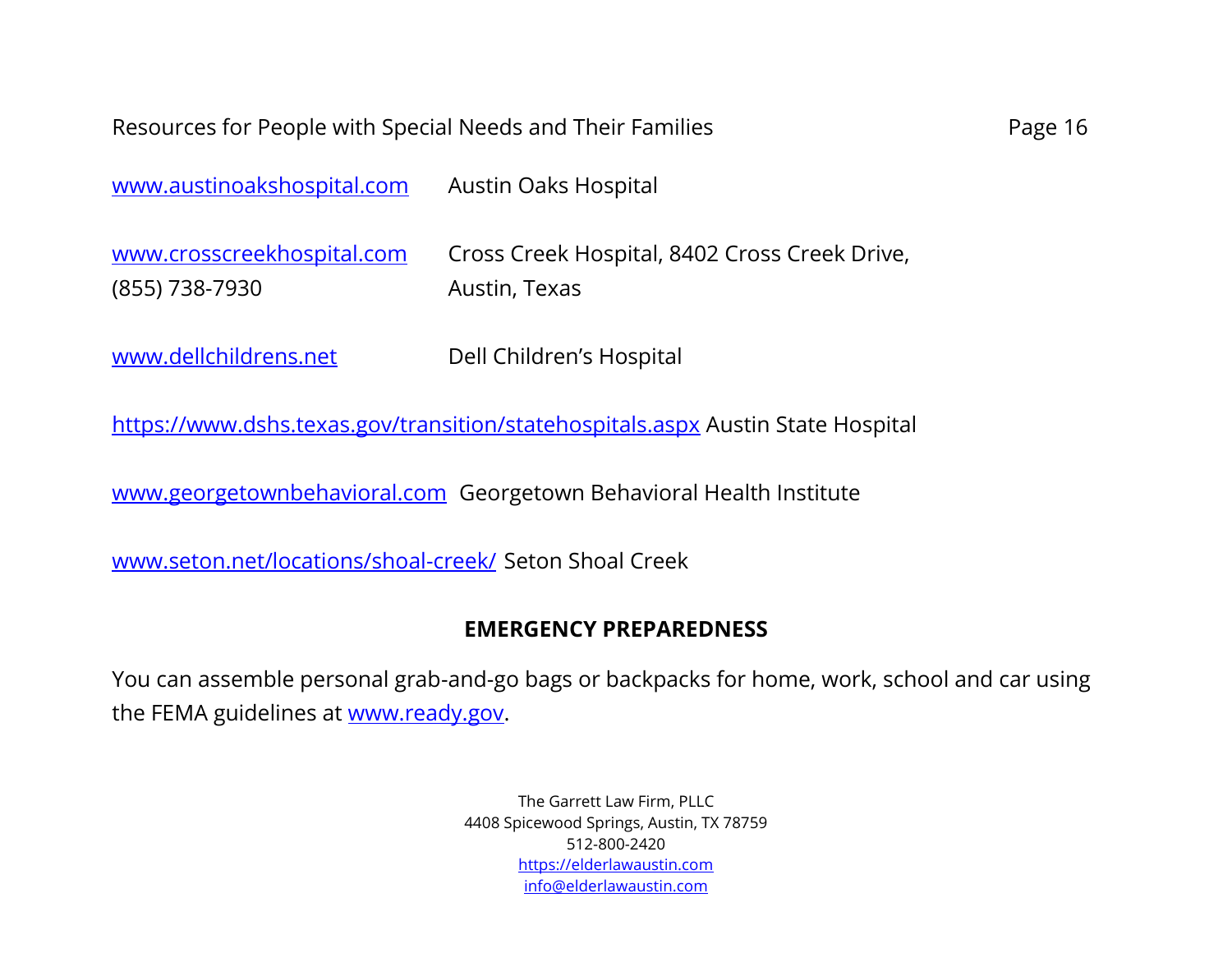Anyone who might need assistance and anyone who is responsible for them should be registered with the nearest fire station and at<http://www.txdps.state.tx.us/dem/stear/public.htm>

## **A SHORT LIST OF HELPFUL BOOKS**

Barnes, Peter. 60 Days to Sanity: A College Freshman's Struggle to Overcome Mental Illness (CreateSpace Independent Publishing Platform 2005, 2011)

Boesky, Lisa. When to Worry: How to Tell If Your Teen Needs Help and What to Do About It (New York: American Management Association, 2007)

Boss, Pauline. Ambiguous Loss: Learning to Live with Unresolved Grief (Cambridge, Massachusetts: Harvard University Press, 1999)

Cecil, Darren. The Disability Handbook: Because from Time to Time, Everyone Needs a Helping Hand (DisABILITY Resources Consulting, 2002)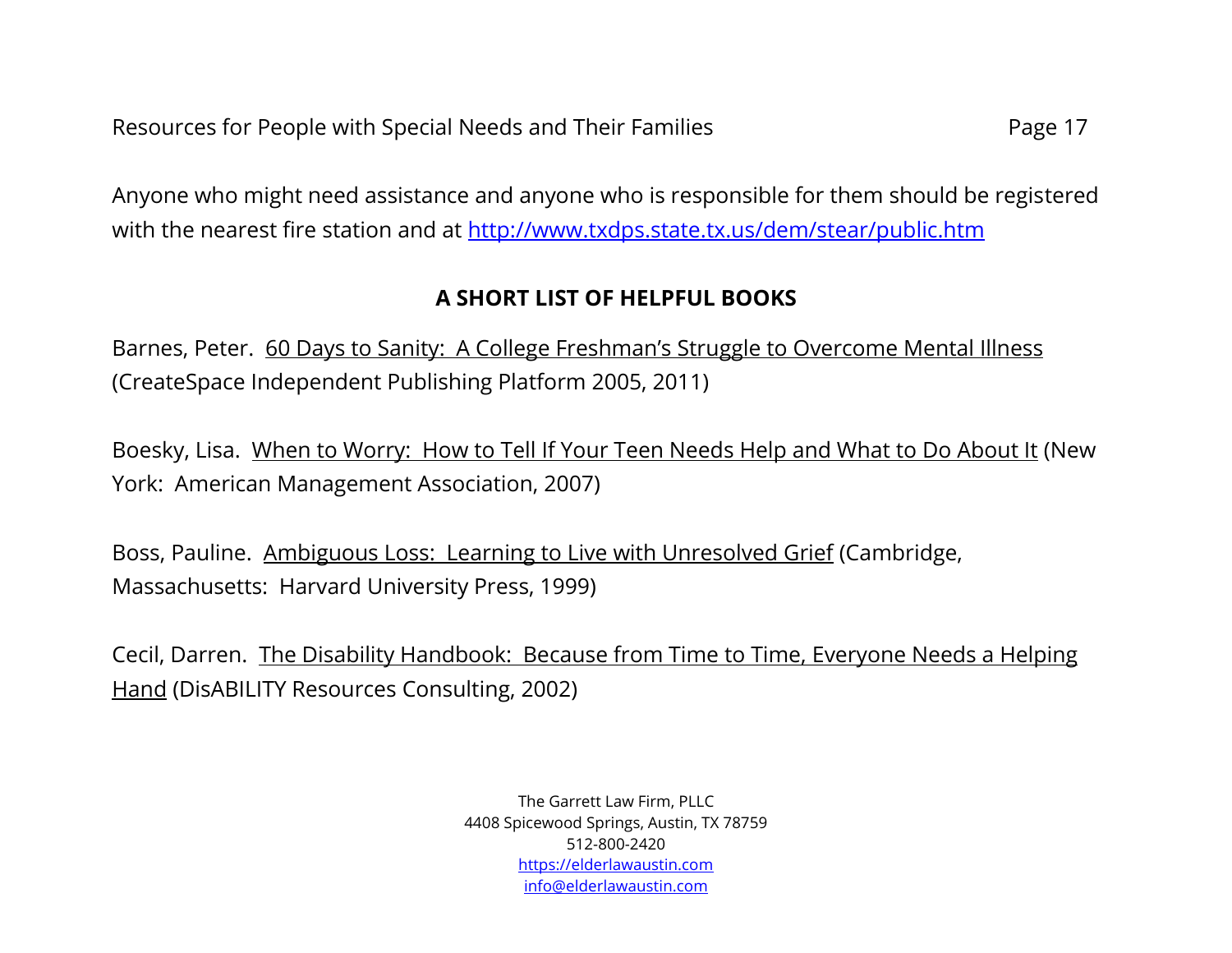Cohen, Matthew D. A Guide to Special Education Advocacy: What Parents, Clinicians and Advocates Need to Know (Philadelphia: Jessica Kingsley Publishers, 2009)

Gottlieb, Eli. Best Boy (New York: W. W. Norton & Co., 2015)

Grandin, Temple. Thinking in Pictures: My Life with Autism (New York: Random House, 2008)

Grandin, Temple and Duffy, Kate. Developing Talents: Careers for Individuals with Asperger Syndrome and High-Functioning Autism (Shawnee Mission, Kansas: Autism Asperger Publishing Company, 2004)

Greene, Ross W. Lost at School: Why Our Kids With Behavioral Challenges Are Falling Through the Cracks and How We Can Help Them (New York: Scribner: A Division of Simon & Schuster, Inc., 2008)

Jackins, Barbara D., Blank, Richard S., Shulman, Ken W., Onello, Harriet H. Managing a Special Needs Trust: A Guide for Trustees (Brookline, MA: DisABILITIESBOOKS, Inc. 2012, edition)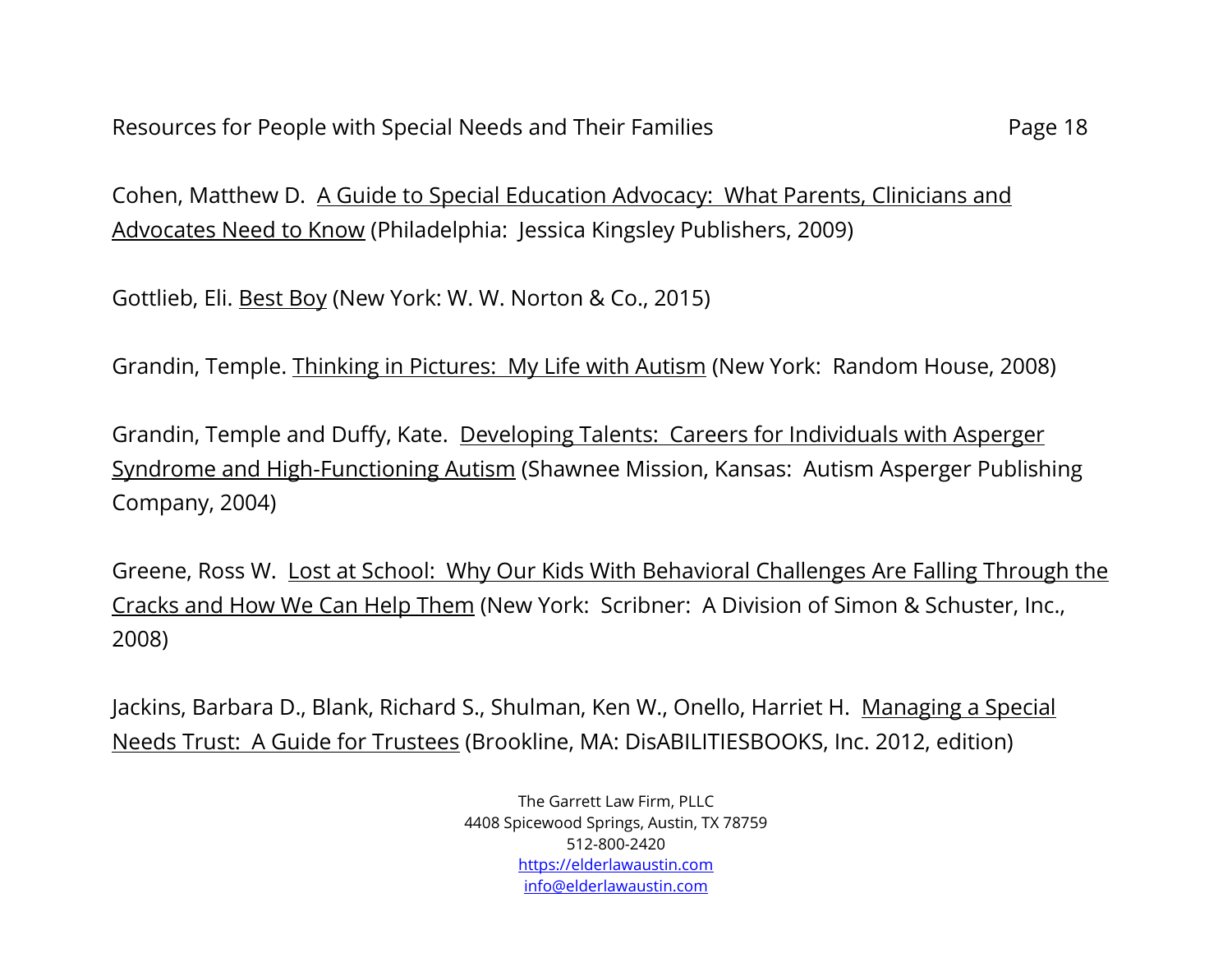Kingsley, James and Levitz, Mitchell. Count Us In: Growing Up with Down Syndrome (New York: Harcourt Brace and Company, 1994)

Klein, Stanley D., Ph.D. and Kemp, John D., eds. Reflections from a Different Journey: What Adults with Disabilities Wish All Parents Knew (Brookline, MA: DisABILITIES, Inc. in collaboration with Abilities!, Albertson, NY, 2<sup>nd</sup> ed. 2011)

Klein, Stanley D. Ph.D. and Schive, Kim (eds.) You Will Dream New Dreams: Inspiring Stories by Parents of Children with Disabilities (Kensington Books, 2004)

Krouk-Gordon, Dafna and Barbara D. Jackins. Moving Out: a Family Guide to Residential Planning for Adults with Disabilities (Bethesda, Maryland: Woodbine House, 2013)

Matlin, Marlee. Deaf Child Crossing (New York: Simon & Schuster, 2002)

Montalvan, Luis and Bret Witter. Until Tuesday: A Wounded Warrior and the Golden Retriever Who Saved Him (New York City: Hyperion, 2010)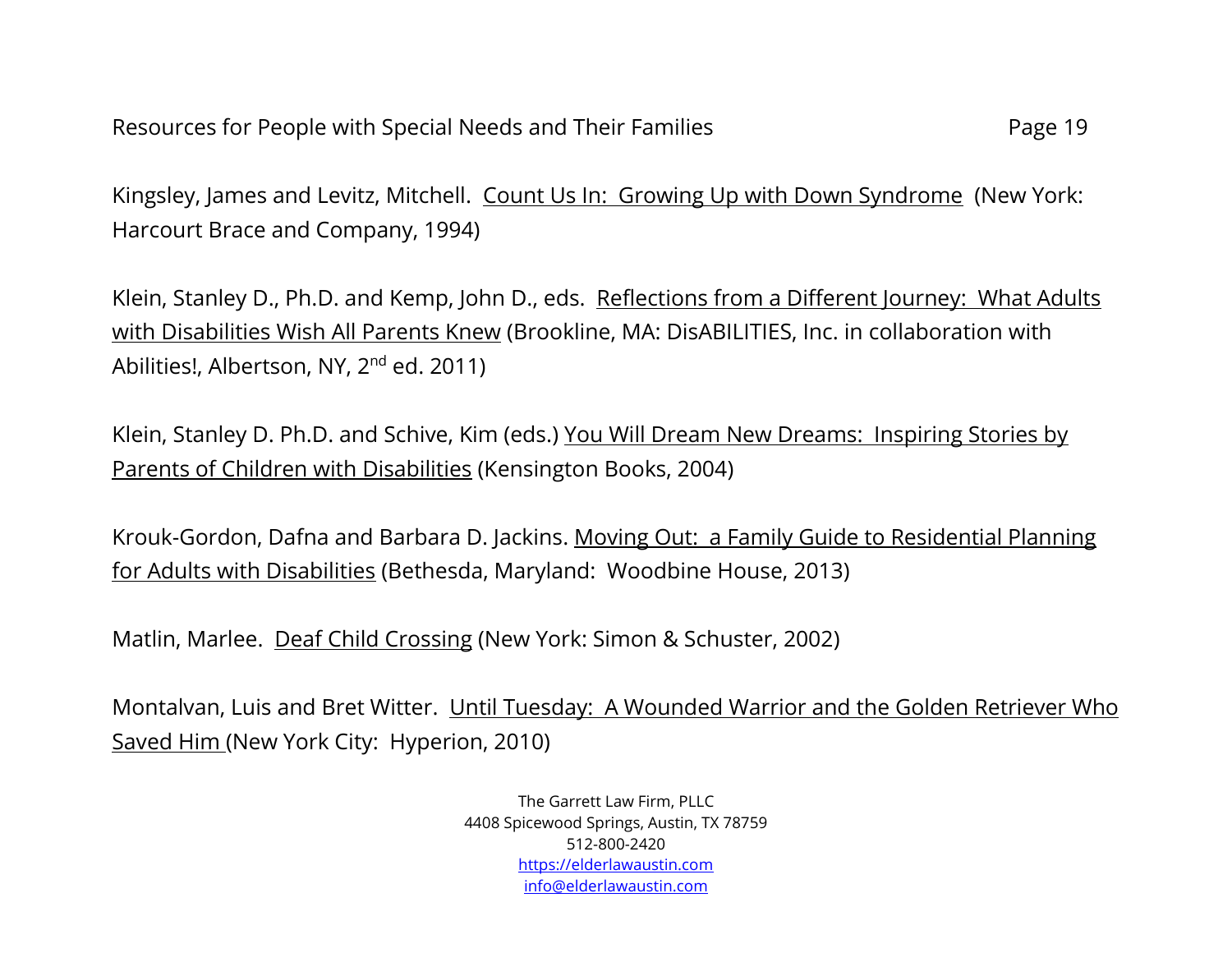Montalvan, Luis and Bret Witter. Tuesday Tucks Me In (New York City: Roaring Book Press, 2014)

Morgan, Peggy Lou. Parenting an Adult with a Disability or Special Needs: Everything You Need to Know to Protect Your Child's Future (New York: AMACOM Books, 2009)

Morgan, Peggy Lou. Parenting Your Complex Child (New York: AMACOM Books, 2006)

Mount, Beth. Person-Centered Planning: Finding Directions for Change Using Personal Futures Planning (New York: Capacity Works, 2000)

Oxford University Press. Hospice Care for Children (2008)

Pelka, Fred. What We Have Done: an Oral History of the Disability Rights Movement (Boston: University of Massachusetts Press, 2012)

Rubin, Sue. Autism is a World (DVD) Directed by Geraldine Wurburg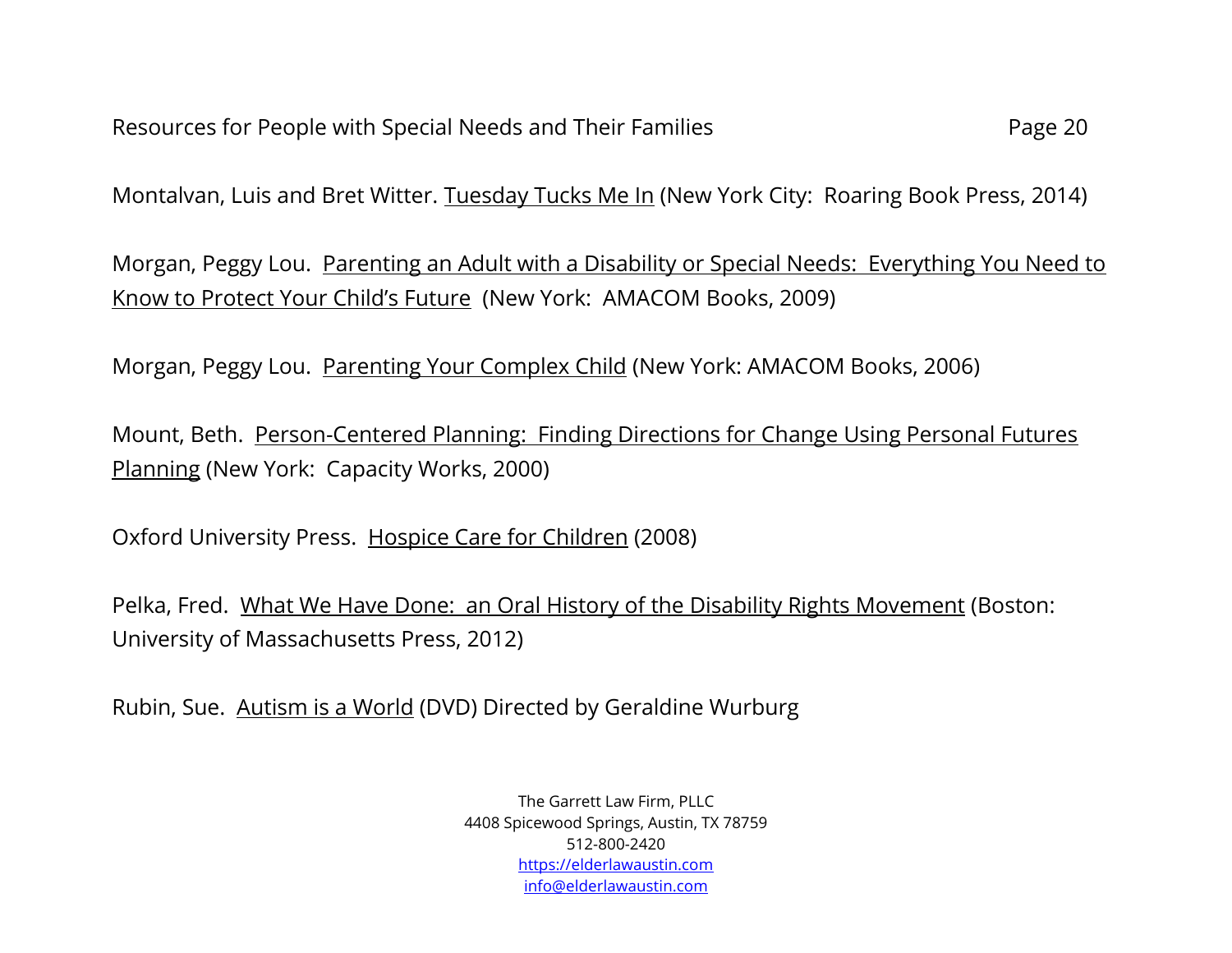Shapiro, Joseph. No Pity: People with Disabilities Forging a New Civil Rights Movement (New York: Three Rivers Press, 1994)

Shore, Steven. <u>Beyond the Wall: Personal Experiences with Autism and Asperger Syndrome</u> 2<sup>nd</sup> ed. (Autism Asperger Publishing Company, 2003)

Shusterman, Neal. Challenger Deep (New York: HarperCollins, 2015)

Siegel, Lawrence M. The Complete IEP Guide: How to Advocate for Your Special Needs Child (Berkeley, California: Nolo, 2011) 7<sup>th</sup> ed

Silberman, Steve and Oliver Sacks. NeuroTribes: The Legacy of Autism and the Future of Neurodiversity (New York: Avery, 2015)

Simon, Lizzie. Detour: My Bipolar Road Trip in 4-D (New York: Atria Books, 2002)